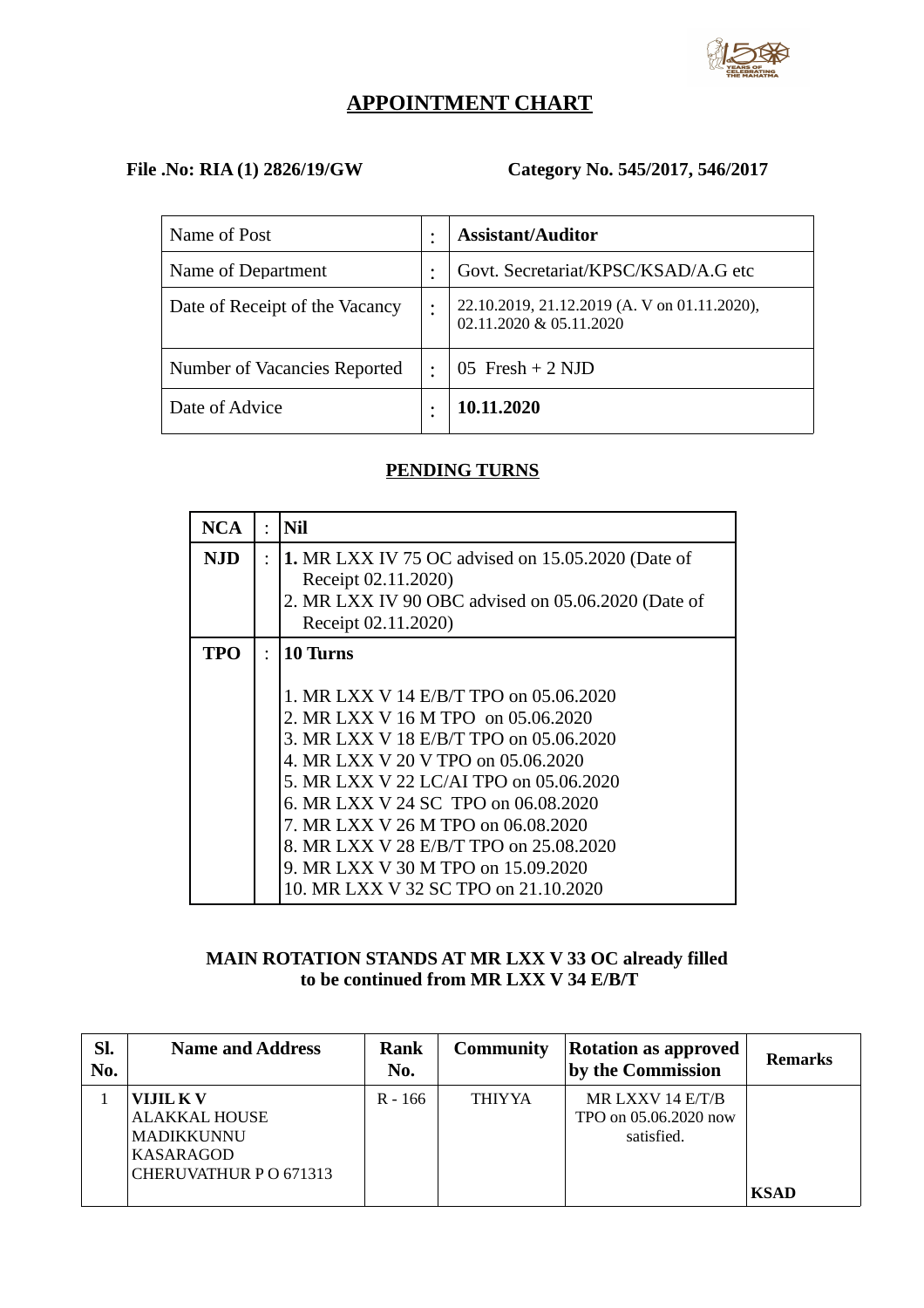| SI.<br>No.     | <b>Name and Address</b>                                                                                                                                                                                                        | Rank<br>No. | <b>Community</b>  | <b>Rotation as approved</b><br>by the Commission                                         | <b>Remarks</b> |  |  |  |
|----------------|--------------------------------------------------------------------------------------------------------------------------------------------------------------------------------------------------------------------------------|-------------|-------------------|------------------------------------------------------------------------------------------|----------------|--|--|--|
| $\overline{2}$ | <b>JINAS S</b><br>J J VILLA 29A(11/325)<br><b>VELAMKONAM</b><br>THIRUVANANTHAPURAM<br>ATTINGAL 695101                                                                                                                          | R - 244     | <b>MUSLIM</b>     | MR LXXV 16 M TPO on<br>05.06.2020 now satisfied.                                         | <b>KSAD</b>    |  |  |  |
|                | MR LXX V 34 E/T/B TPO to Keep 50% Rule                                                                                                                                                                                         |             |                   |                                                                                          |                |  |  |  |
| 3              | <b>VISHNU V</b>                                                                                                                                                                                                                | $R - 162$   | $\left( -\right)$ | MRLXX V35 OC                                                                             |                |  |  |  |
|                | <b>Permanent Address</b><br>CHEMPOLIL KARTHIKA<br><b>PANNIVIZHA</b><br><b>PATHANAMTHITTA</b><br>ANANDAPPALLY, 691525<br><b>Communication Address</b><br>SREEMANDIRAM,<br>PANNIVIZHA,<br>PATHANAMTHITTA,<br>ANANDAPPALLY 691525 |             |                   |                                                                                          | <b>KPSC</b>    |  |  |  |
| 4              | <b>JAYAKRISHNAN R</b><br>PAPPANEZHATHU<br><b>CHERTHALA</b><br><b>ALAPPUZHA</b><br>VARANADU/ PIN - 688 539                                                                                                                      | $R - 165$   | $(-)$             | NJD compensation to<br><b>MR LXX 1V 75 OC</b><br>advised on 15.05.2020<br>now satisfied. | <b>GAD</b>     |  |  |  |
| 5              | <b>SHEEGACK</b><br><b>THEERTHAM</b><br><b>CHAKKALAKUTH</b><br><b>MALAPPURAM</b><br>NILAMBUR 679329                                                                                                                             | R-194       | OBC - SALIYA      | NJD compensation to<br>MR LXX IV 90 OBC<br>advised on 05.06.2020<br>now satisfied.       | GAD            |  |  |  |
| 6              | <b>VEENAUR</b><br><b>Permanent Address</b><br><b>UPPATHIL HOUSE</b><br><b>WEST MANGAD PO</b><br><b>THRISSUR 680542</b><br><b>Communication Address</b><br>PULIPARAMBIL HOUSE,                                                  | R-169       | <b>EZHAVA</b>     | MR LXX V 18 E/B/T<br>TPO on 05.06.2020 now<br>satisfied.                                 |                |  |  |  |
|                | CHETTUPUZHA PO,<br><b>THRISSUR, 680012</b>                                                                                                                                                                                     |             |                   |                                                                                          | Legislature    |  |  |  |
|                | MR LXX V 36 M TPO to Keep 50% Rule                                                                                                                                                                                             |             |                   |                                                                                          |                |  |  |  |
| $\overline{7}$ | <b>SREEDIVYAP</b><br><b>MARATH</b><br><b>EDAVANNAPPARA</b><br>MALAPPURAM 673645                                                                                                                                                | R-168       | $\left( -\right)$ | MR LXX V 37 OC                                                                           | Legislature    |  |  |  |